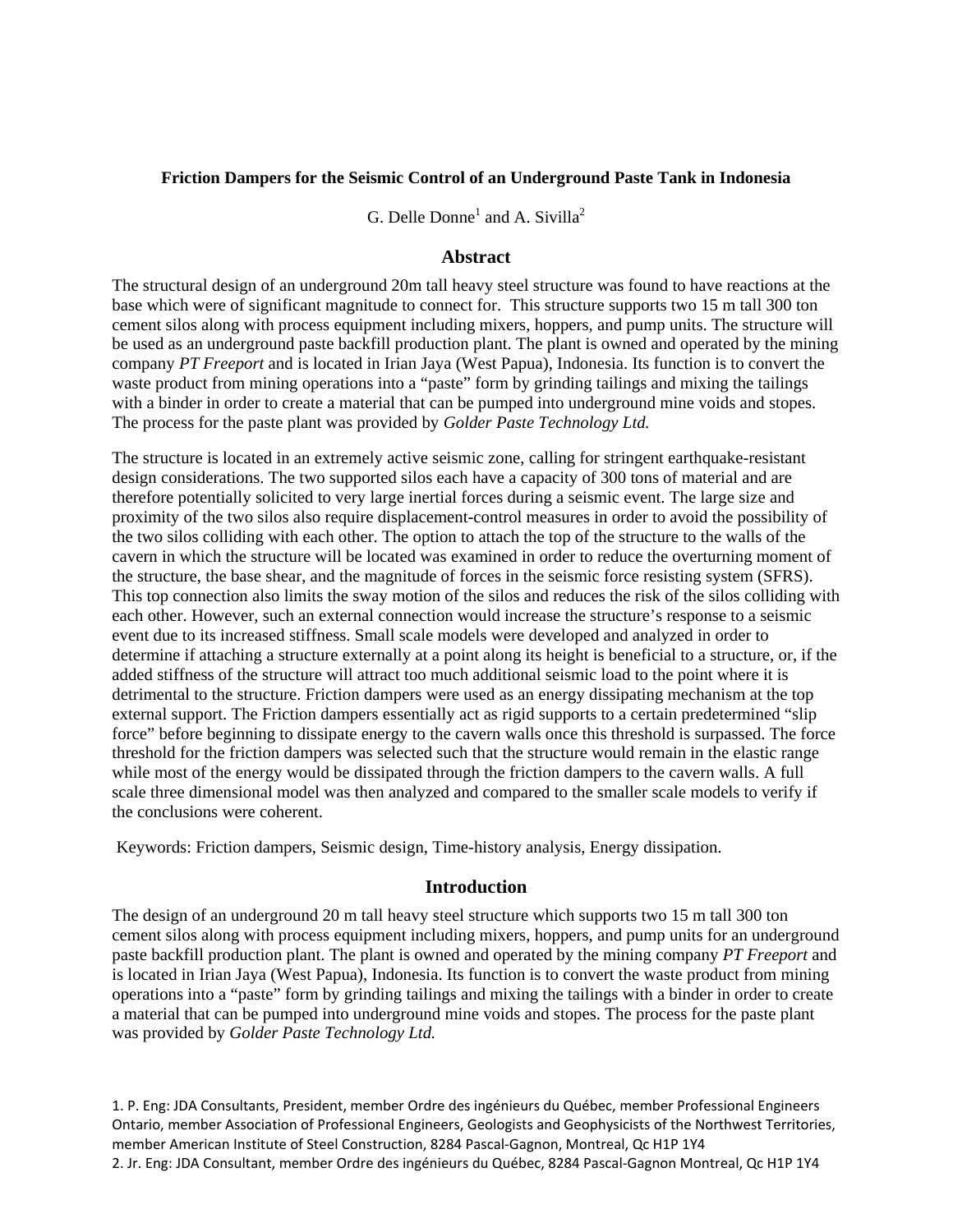The structure in question is to be built in West Papua, Indonesia, which is an area with much seismic activity. The initial design of this structure was carried out as the structure being free-standing. With the free-standing structure, the reactions at the base were subsequently too large and the connections required at the base were not feasible. At this point, the option of connecting the structure to the walls of the cavern within which the structure is located was suggested. Due to the proximity of the cavern walls to the exterior perimeter of the structure this option was geometrically feasible, however, it remained to be determined if this option was structurally viable.

The main idea was to give this structure additional external supports at the main uppermost level where the silos are connected to the supporting structure beneath. This was expected to have both positive and negative effects. The presumption was that the base shear would be reduced due to the presence of the additional supports, and the overturning moment would also be reduced due to the location of these new external supports. However, theoretically these rigid supports being located at an elevation higher than the base, should increase the stiffness of the structure. By increasing the stiffness of the structure, the period of the structure would decrease and this would in turn, increase the structure's response to a seismic event. The now more rigid structure would experience higher seismic loads due to it's increased excitation to an earthquake. What needed to be determined was whether it would an option to connect the structure at it's top, or whether this would have more negative than positive effects.

The risk that the rigid supports near the top of the structure, during an extreme seismic event, would transfer very large forces to the structure was high. For this reason, the use of friction dampers at these supports was introduced to limit the load that could be transferred to the structure up to a specific predetermined limit. The use of friction dampers at these locations, by acting as fuse elements, and not allowing increasingly larger loads to be transmitted during an extreme seismic event would eliminate the risk of unfavorable resonance occurring. The frictions dampers selected would be designed to act as a rigid support as long as a specified force referred to as the "slip force" was not exceeded. If this specific "slip force" is ever exceeded, the damper would slip within itself and dissipate any additional energy, acting analogously to a braking system on a vehicle. This slip mechanism would ensure that the structure does not experience any load greater than that of the specified slip force.

### **Small scale model tests**

Different scale model tests were first carried out to verify the effect that connecting a structure's top to an external support would have on the loading experienced by the structure. The initial goal was to determine how the base shear and overturning moment would be affected with or without the top connection. Different pairs of models were examined and different variables introduced in each case. Each model was subject to a Response spectrum. The Response spectrum used for the small scale model tests has spectral accelerations of  $0.69$  g,  $0.34$  g,  $0.14$ g, and  $0.48$  g for periods of  $0.2$  s,  $0.5$  s,  $1.0$  s, and  $2.0$ s respectively. This response spectrum is the response spectrum for Montreal, Quebec, Canada. This response spectrum was selected because Montreal is a relatively high seismic zone. The response spectrum was consistently applied to each test model.

Before modeling any damper in great detail, it was concluded that modeling the damper as a rigid external connection which would have only its horizontal degree of freedom restricted would be adequate. As long as the slip load of the friction dampers is larger than the external reaction at this damper, this assumption is valid.

The first pair of structures to be examined were modeled in a manner to ensure that both the free-standing structure and the structure which was fixed at it's top would have all periods for all of their mode shapes that are less that 0.2 s to ensure that the added stiffness from the top would not effect the structures response to a seismic event. The test models consisted of a four storey two-dimensional concentrically braced frame with storey heights of 3 m and bay widths of 5 m. The column and beam sections, arbitrarily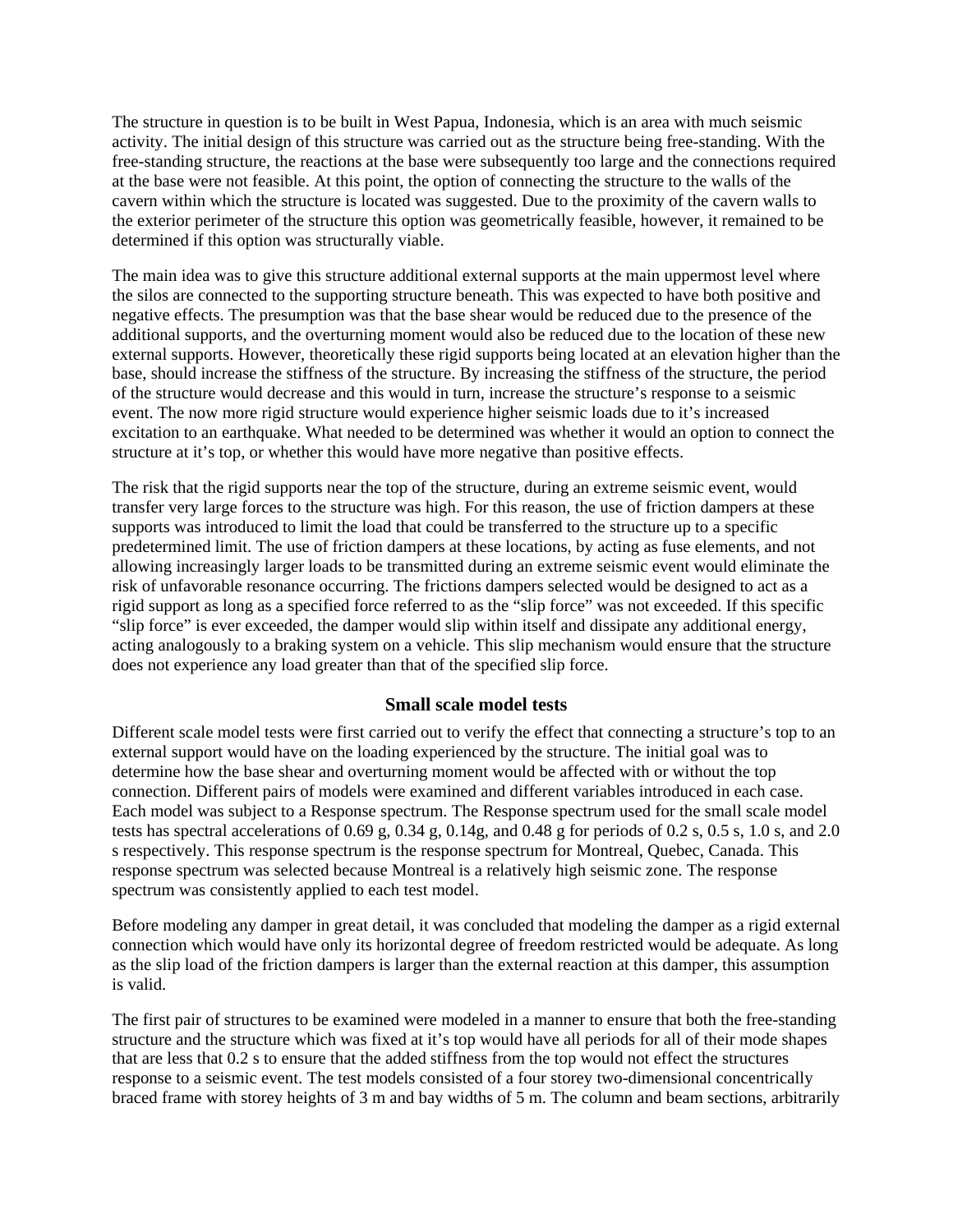selected, were W310 x 97 and all the brace members were selected as HSS 152 x 152 x 8.0mm. Lastly, each joint was given a joint mass of 102kg (load of 1000 N) for a total load of 2000 N per storey, or 8000 N for the entire structure. The models 1 and 2 can be seen in figure 1 below.



**Figure 1 - Model 1 and Model 2 (Stiff Models)** 

The analysis results for the comparison of model 1 and model 2 can be found in Table 1 below.

| Model $#$                             | Free-Standing structure | 2.<br><b>Structure Connected at</b><br>Top |  |  |
|---------------------------------------|-------------------------|--------------------------------------------|--|--|
| Period of first mode shape            | 0.090 s                 | 0.035 s                                    |  |  |
| Period of Second mode shape           | 0.028 s                 | 0.017 s                                    |  |  |
| Period of third mode shape            | 0.015 s                 | 0.015 s                                    |  |  |
| Lateral force at base of structure    | 74.72 kN                | 40.04 kN                                   |  |  |
| Lateral force at Top Connection       | N/A                     | 28.10 kN                                   |  |  |
| <b>Total Lateral Load</b>             | 74.72 kN                | 68.14 kN                                   |  |  |
| Maximum Vertical Force at column base | 132.36 kN               | 12.78 kN                                   |  |  |

#### **Table 1 - Comparison of Model 1 and Model 2**

The total lateral forces in each case were very similar. The total lateral force of the second model (68.14 kN) was slightly smaller than the total lateral force of model 1. This difference in total lateral force is due to the fixed supports being inline with the mass at the top level of model 2, and thus prevent those masses from accelerating, which in turn reduces the total lateral force. It should be noted that the Lateral Force at the Base was reduced by 46%. If we use the vertical force at a base support to represent the overturning moment, the overturning moment is reduced by 91%. It is important to note that the periods for the first three mode shapes for each model are all less than 0.2 seconds and for this reason the relative stiffnesses between the two support conditions does not change how each model is excited by the response spectrum selected. Model 2 has a higher stiffness than the free-standing model. This is evident due to the Model 1's first mode period being greater than Model 2's first period.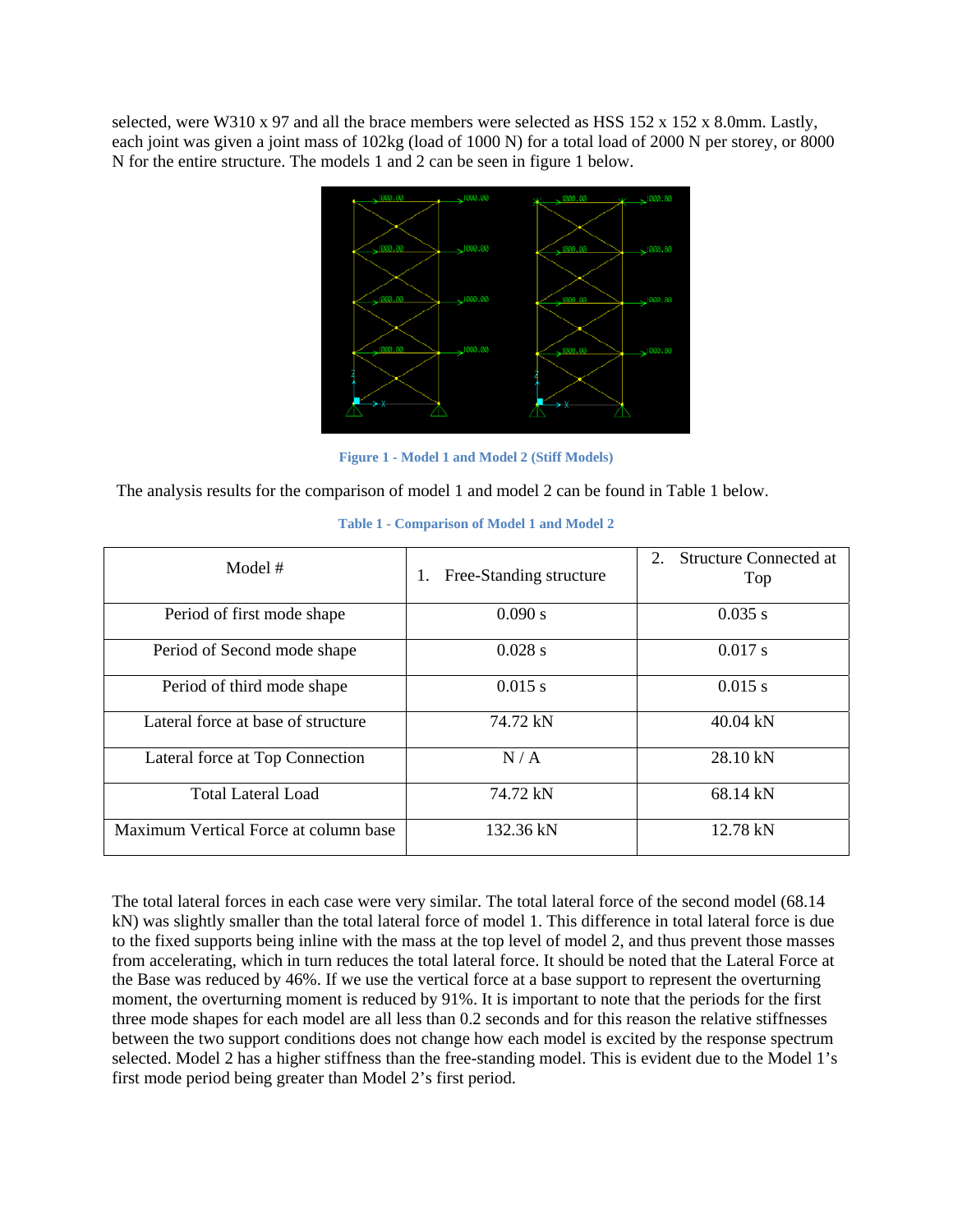The next pair of structures to be analyzed were structures modeled such that by changing the support conditions, would render a flexible structure stiff. In these two cases, the total lateral forces are not expected to be similar to each other. In fact, the model with additional supports is expected to have higher total lateral forces due to its increased stiffness which should respond more to a seismic event.

All the member sections (columns, beams and braces) were kept the same as the previous two models, as well as the height of each story and the width of each bay. The number of stories was increased from four to twelve. This exercise was performed in order to ensure that the free-standing model (model 3) was flexible enough to have at least it's first mode period greater than 0.2 seconds. The same mass as in the previous two models was assigned to each node. Model 3 and model 4 can be seen in Figure 2.



**Figure 2 - Model 3 and Model 4 (Flexible structures)** 

The analysis results for the comparison of model 3 and model 4 can be found in Table 2 below.

|  | <b>Table 2 - Comparison of Model 3 and Model 4</b> |
|--|----------------------------------------------------|
|  |                                                    |

| Model #                               | 3. Free-Standing | 4. Connected at Top |
|---------------------------------------|------------------|---------------------|
| Period of first mode shape            | 0.512 s          | 0.144 s             |
| Period of Second mode shape           | 0.110 s          | 0.059 s             |
| Period of third mode shape            | $0.051$ s        | $0.045$ s           |
| Lateral force at base of structure    | 111.2 kN         | 134.4 kN            |
| Lateral force at Top Connection       | N/A              | 85.3 kN             |
| <b>Total Lateral Load</b>             | 111.2 kN         | 219.7 kN            |
| Maximum Vertical Force at column base | 484.5 kN         | 217.4 kN            |

The total lateral force in model 4 was much larger than the total lateral force from model 3. The period of the first mode shape for model 3 was 0.51 seconds. At a period of 0.51 seconds the flexibility of a structure is large enough to start responding less to a seismic event. Model 4 has a period which is small enough to be on the "plateau" of small structural periods (0.20 seconds) and is therefore excited by a seismic event more than model 3. When a comparison is made between models 3 and 4, the fixed model experiences an increase in total lateral force by approximately 98% and an increase in lateral load at the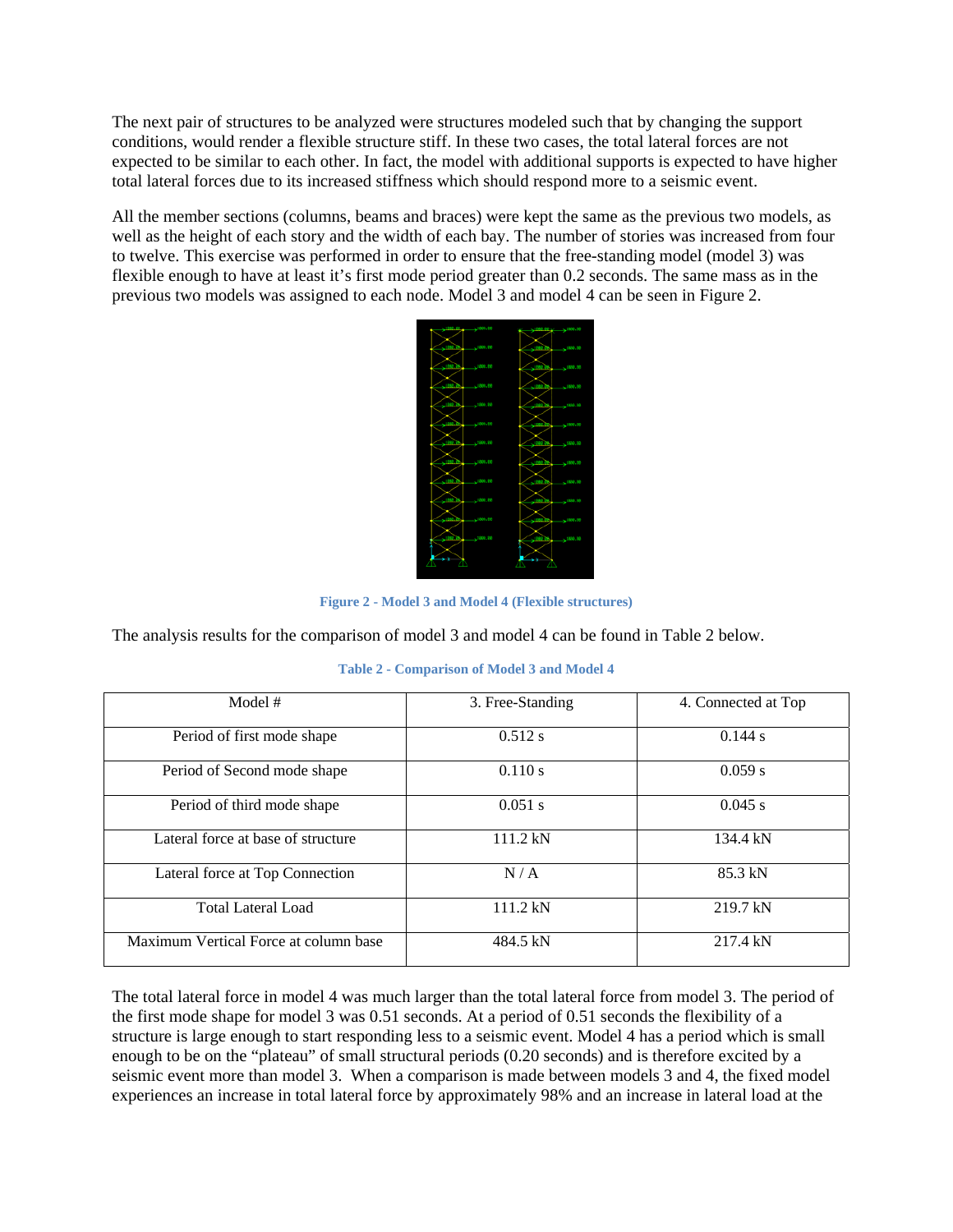base of approximately 21%. In view of this fact alone, it may seem like a disadvantage to fix any structure anywhere along its height. However, when the overturning moment is examined, the reduction in force is apparent. By fixing the model at its top, the overturning moment is reduced by approximately 55 %.

It can be concluded from the analysis of the two pairs of models presented thus far, that as the stiffness of a structure increases, the use of a fixed support at a given height in the structure will benefit the structure by reducing the total lateral load, the base shear, and the overturning moment. It may appear that for structures that are relatively flexible, the use of fixed supports at a given height may not be worthwhile due to the increase in total lateral loads and consequently the increase in base shear. Despite the lateral load and the base shear being larger, the local forces in each of the members may be lower with a fixed support and therefore the overall weight of the structure may decrease. This should be examined on a case-by-case basis.

Results from models in-between the four-storey and the twelve-storey models were then analyzed, keeping all the same member sections as previously mentioned. One storey at a time was added to the four-storey model. In total, nine pairs of models were analyzed in order to examine what the behavior is between fixed and free frames ranging between four and twelve stories. The percentage change between the free-standing model and the fixed model were compared for each frame plotted against the period of the first mode of the free-standing tower. A positive percentage indicates that the variable increases when a support at the top of the tower is added. The opposite is true for a negative percentage. The graphs below include a range of periods found in most common structures. The percentage change when fixing the top of this model is reported for lateral load at the base, total lateral load, and overturning moment.



**Figure 3 - Change in reaction at base between a free-standing structure and a structure fixed at its top vs. the period of the free-standing structure**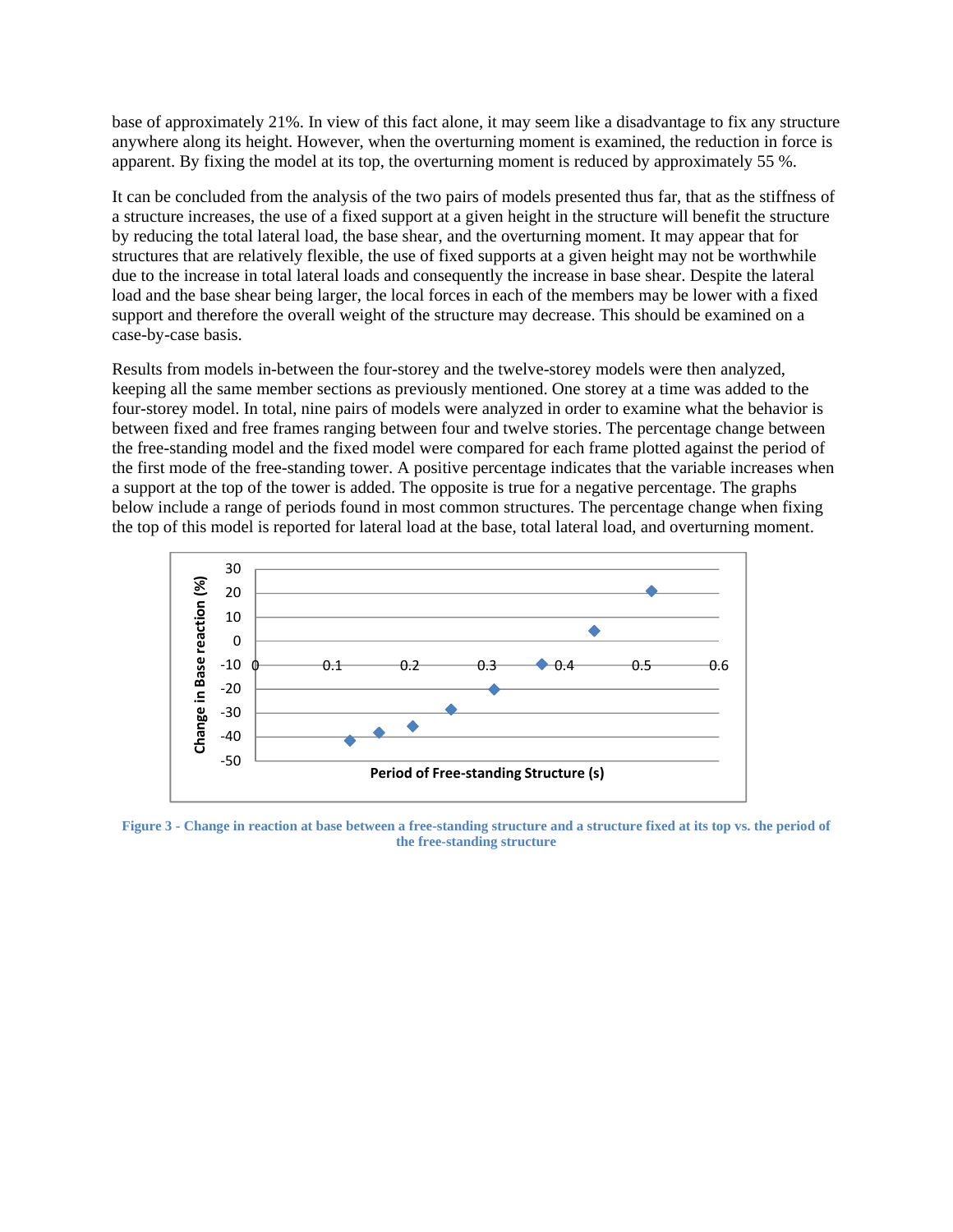

**Figure 4 - Change in total lateral load between a free-standing structure and a structure fixed at its top vs. the period of the free-standing structure** 



**Figure 5 - Change in Overturning Moment between a free-standing structure and a structure fixed at its top vs. the period of the free-standing structure** 

### **Structures externally supported at mid-height**

Structure may, for whatever reason, not be able to be supported at their peak. For this reason some structures may have an external support at some fraction of their total height. For the case of the silo structure which is to be located in Indonesia, the very top of the structure could not be connected to the external walls of the cavern. The silos, which alone make up approximately half the height of the structure, are non-structural components and therefore were left free-standing. The top of the steel frame was the selected as the location for the external lateral supports (the dampers).

Three new pairs of models were compared to study the reductions in lateral load at the base, total lateral load, and overturning moment when a free-standing structure would be externally supported at its midheight. Because the structure in Indonesia will have the majority of its mass located above the external brace, contained in the silos, larger masses were assigned to the nodes above mid-height in the model than below mid-height nodes. The first of the three models externally connected at mid height had an equal mass at every node. The second structure externally connected at mid height had the mass assigned to each node above the external support be twice as large as the mass assigned to the nodes below the midheight. The third structure externally connected at mid height had the mass assigned at the nodes above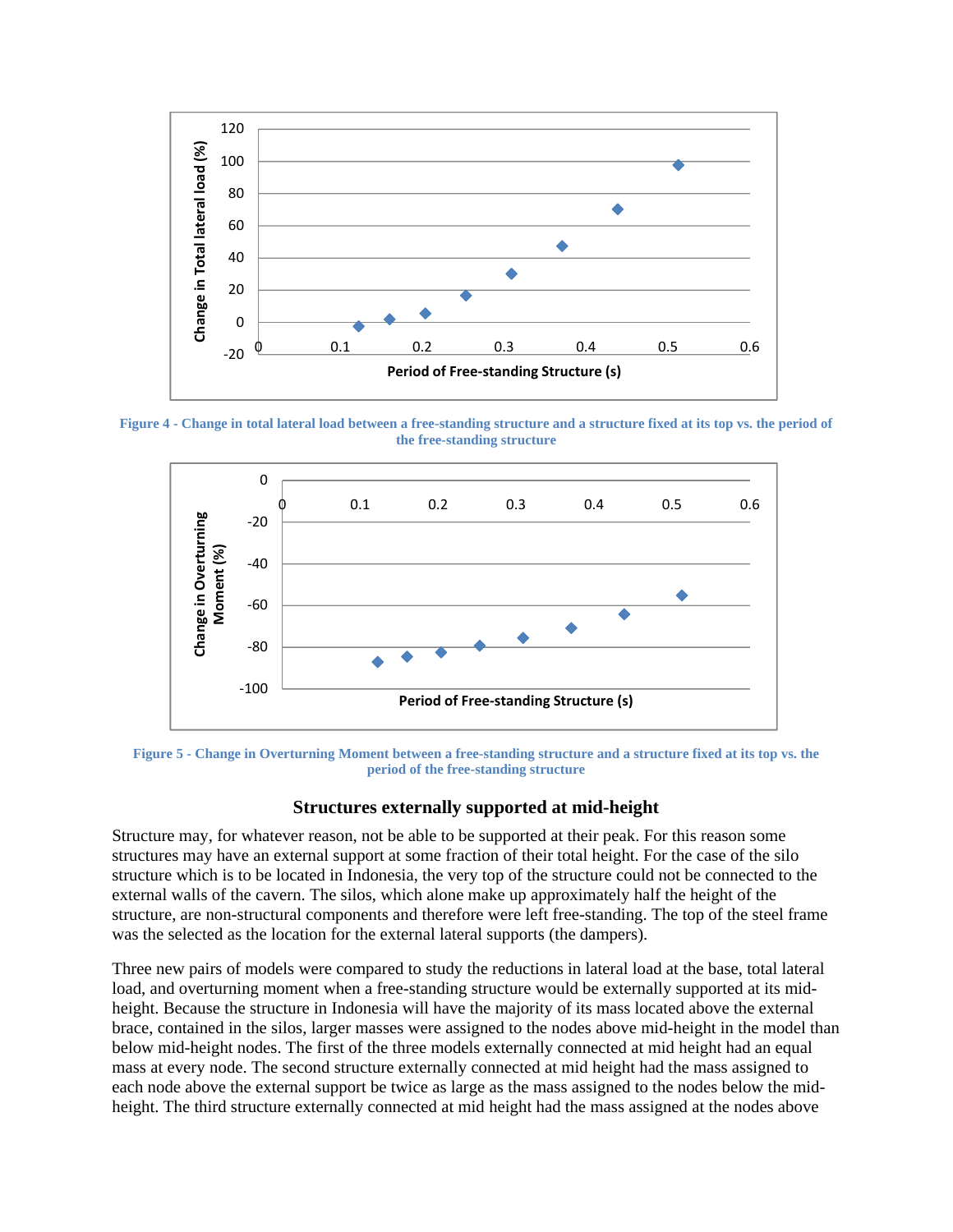the external support five times as large as the mass at the nodes below the mid-height. The analysis results are found in Figures  $6 - 9$ .



**Figure 6 - Change in reaction at base between a free-standing structure and a structure fixed at its mid-height vs. the period of the free-standing structure** 



**Figure 7 - Change in total lateral load between a free-standing structure and a structure fixed at its mid-height vs. the period of the free-standing structure**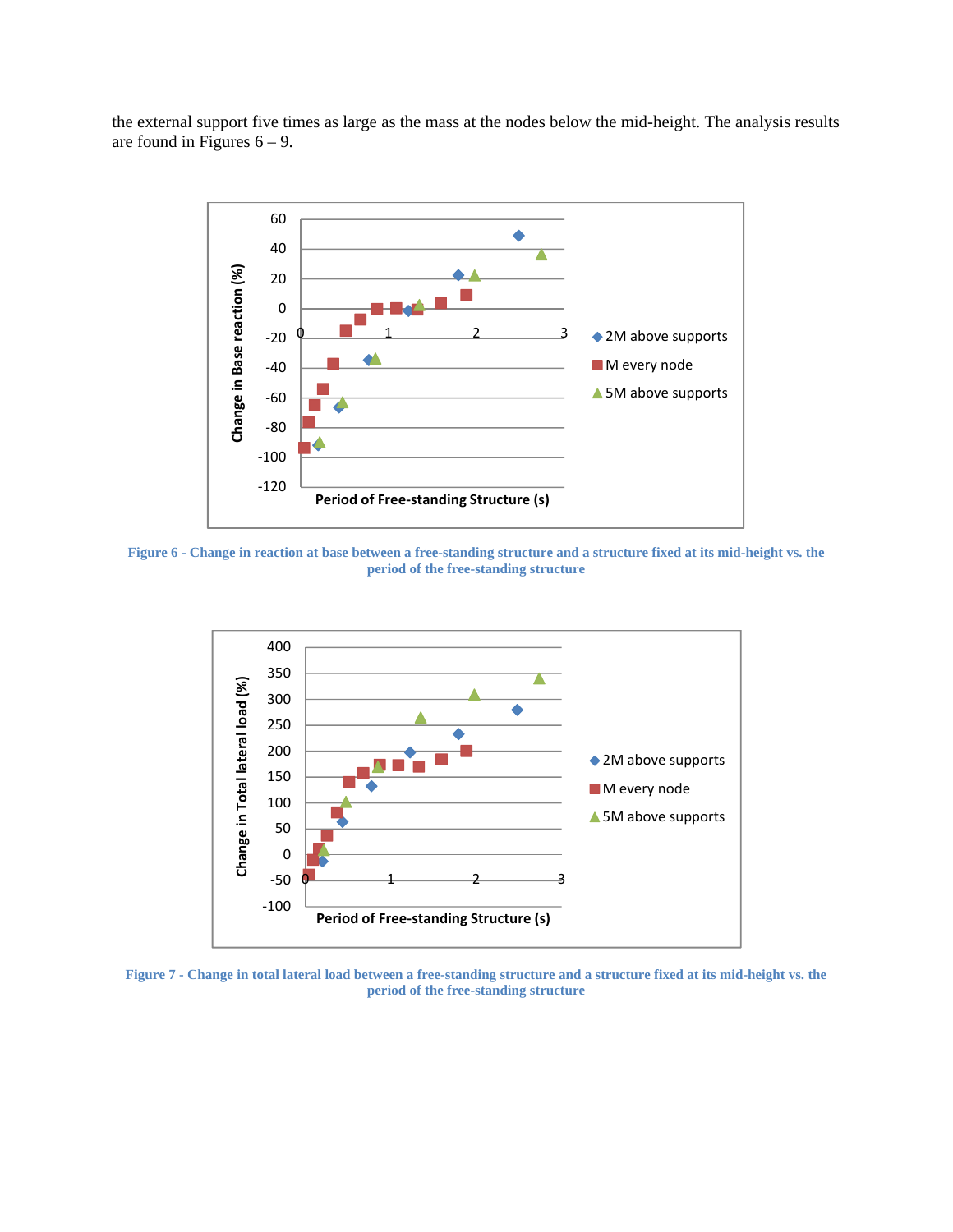

**Figure 8 - Change in Overturning Moment between a free-standing structure and a structure fixed at its mid-height vs. the period of the free-standing structure** 

## **Application of our findings to the tower located in Indonesia**

The concentrically braced structure which is to be located in Indonesia is made up of a main tower comprised of three stories with a total height of approximately 20 m which in turn supports two 15 m tall 300 ton silos used to store materials from mining operations. From this basic information the flexibility of the structure was required in order to determine if this structure is stiff enough to consider using a fixed support at its mid-height, or if this action would be detrimental to the structure. Empirical formulas to approximate the period of a structure based on limited information can be used as a first approximation. In this case, the empirical equation as suggested in the 2005 *NBCC* for braced frames was used to obtain an approximation of the structure's period. With a height of the structure of 20 m the empirical formula:

$$
T = 0.025 h_n \tag{1}
$$

gave a structural period of 0.5 s. From the figures 6, 7, and 8 above, the lateral load at the base as well as the overturning moment would decrease and total lateral load would increase by adding fixed supports at approximately midpoint if it was taken into account that the majority of the weight is located above the external supports at mid-height. The full scale model can be seen in figure 9.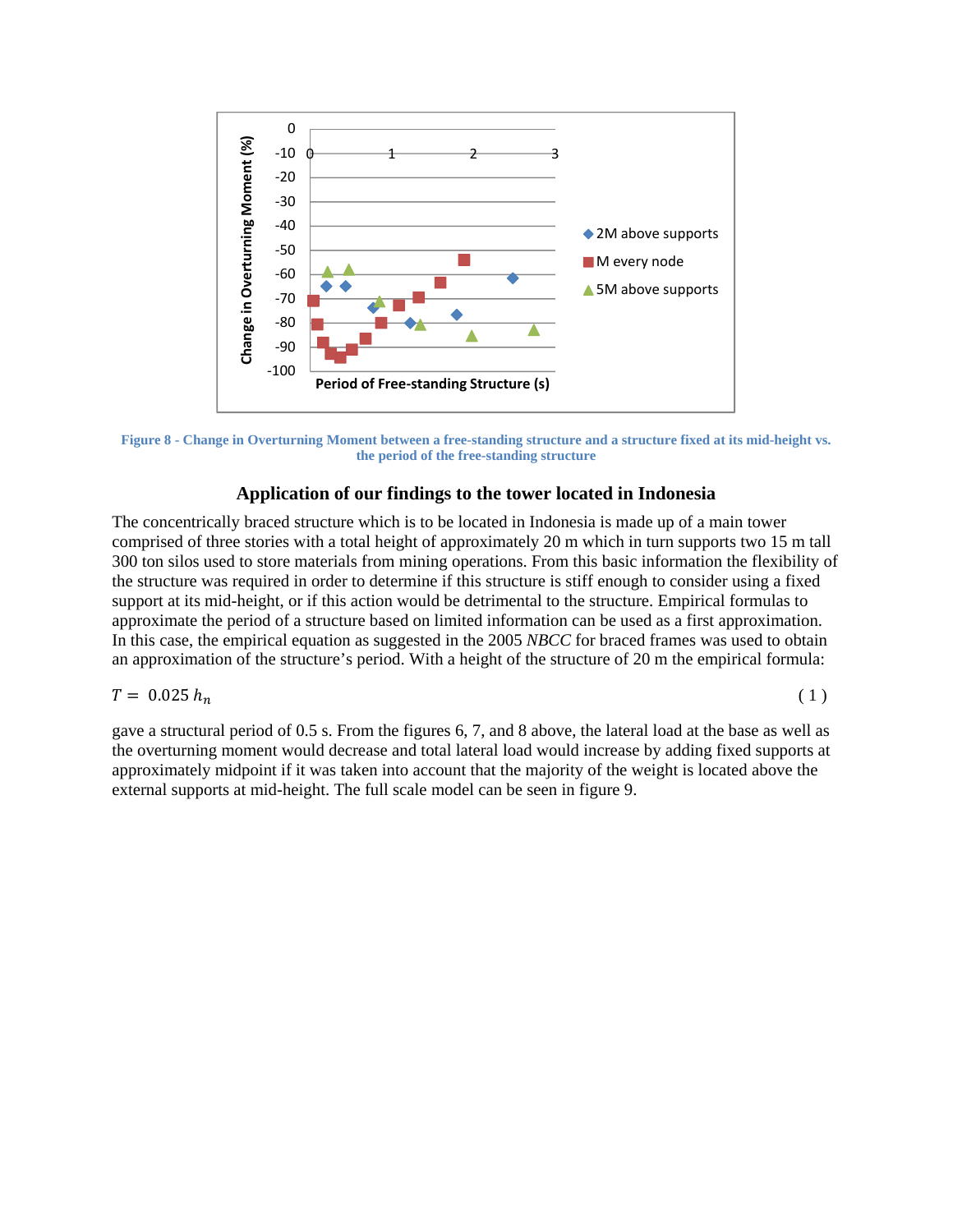



Figure 9 – View of the full scale Model Figure 10 – Plan view of full scale model at elev. 20 m

The model was created, analyzed, and designed with the assumption that a fixed structure would be used rather than a free-standing tower. The Dampers which will connect the structure to the cavern walls were not yet designed. The design of the dampers will occur once the required slip load was determined from the external reactions expected at these supports. The dampers were modeled simply as horizontal tension-compression members which connect a node in the structure to an external support. This support would restrict any displacement in the longitudinal direction of the member only. These fixed supports were applied at seven locations at an elevation of 20 m above the base of the structure. This location is at the top of the steel frame, which is at the base of the two 15 m silos. A plan view of this level with the seven external supports can be seen in Figure 10. The octagonal shaped openings seen are the bases of the silos.

The structure was analyzed with the fixed supports in place. The same response spectrum as previously used for the test models was applied to the fixed model and member selection was carried out in order to give the structure a more accurate stiffness and therefore amore accurate seismic response. The external supports were then removed and the model was permitted to be free-standing. The members were kept the same as for the fixed structure in order to make the only variable the fixed or free-standing condition. Table 3 shows a summary of the comparison between the two models.

| Model                                 | Free-Standing | Connected at Top |
|---------------------------------------|---------------|------------------|
| Period of first mode shape            | 1.034 s       | 0.548 s          |
| Period of Second mode shape           | 0.904 s       | 0.513 s          |
| Period of third mode shape            | 0.533 s       | 0.505 s          |
| Lateral force at base of structure    | 1824 kN       | 895 kN           |
| Lateral force at Top Connection       | N/A           | 3881 kN          |
| <b>Total Lateral Load</b>             | 1824 kN       | 4776 kN          |
| Maximum Vertical Force at column base | 2870 kN       | 1058 kN          |

|  |  |  |  |  | Table 3 - Comparison of fixed and free towers subject to a Response Spectrum analysis |  |
|--|--|--|--|--|---------------------------------------------------------------------------------------|--|
|  |  |  |  |  |                                                                                       |  |